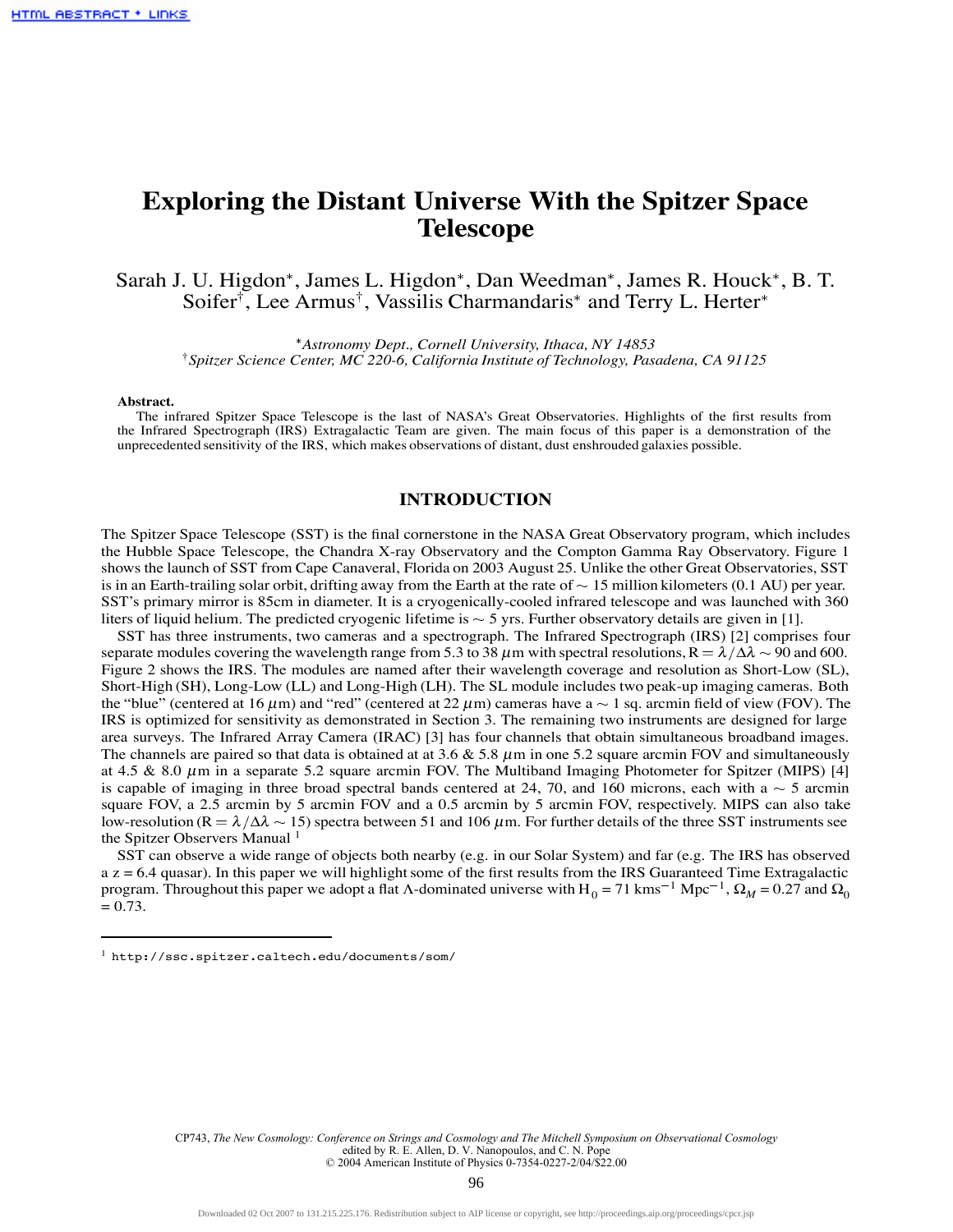

**FIGURE 1.** The Spitzer Space Telescope is launched into space aboard a Boeing Delta II Heavy rocket (Delta 7920H ELV) in the early morning hours of August 25, 2003, from Cape Canaveral Air Force Station in Florida. Photo Credit: NASA/JPL-Caltech



**FIGURE 2.** The IRS, photo credit: Ball Aerospace

# **ULTRALUMINOUS INFRARED GALAXIES**

We are conducting a large survey of Ultraluminous Infrared Galaxies (ULIRGs) with the Infrared Spectrograph on the Spitzer Space Telescope, which will result in low ( $R \sim 90$ ) and high ( $R \sim 600$ ) spectral resolution spectra from 5 to 38.5  $\mu$ m of 110 sources with redshifts of 0.02  $<$  z  $<$  0.90. ULIRGs have the power output of quasars yet emit nearly all of their energy in the infrared, with  $L_{IR} \ge 10^{12} L_{\odot}$ . The majority of ULIRGs are found in interacting and merging systems (e.g., Armus et al. [5]; Sanders et al. [6] & Murphy et al. [7]). During the merger process large quantities of molecular and atomic gas and dust are driven toward the nucleus (or nuclei) fueling a massive starburst and/or active galactic nucleus (AGN [8]). Although rare in the local Universe, it is thought that ULIRGs make a significant contribution to both the star-formation energy density and the far-infrared background (e.g., Blain et al. [9]) at high redshifts, i.e.  $z > 2$ .

We presented our first results in Armus et al. [10]. Three nearby ULIRGs were selected from our sample which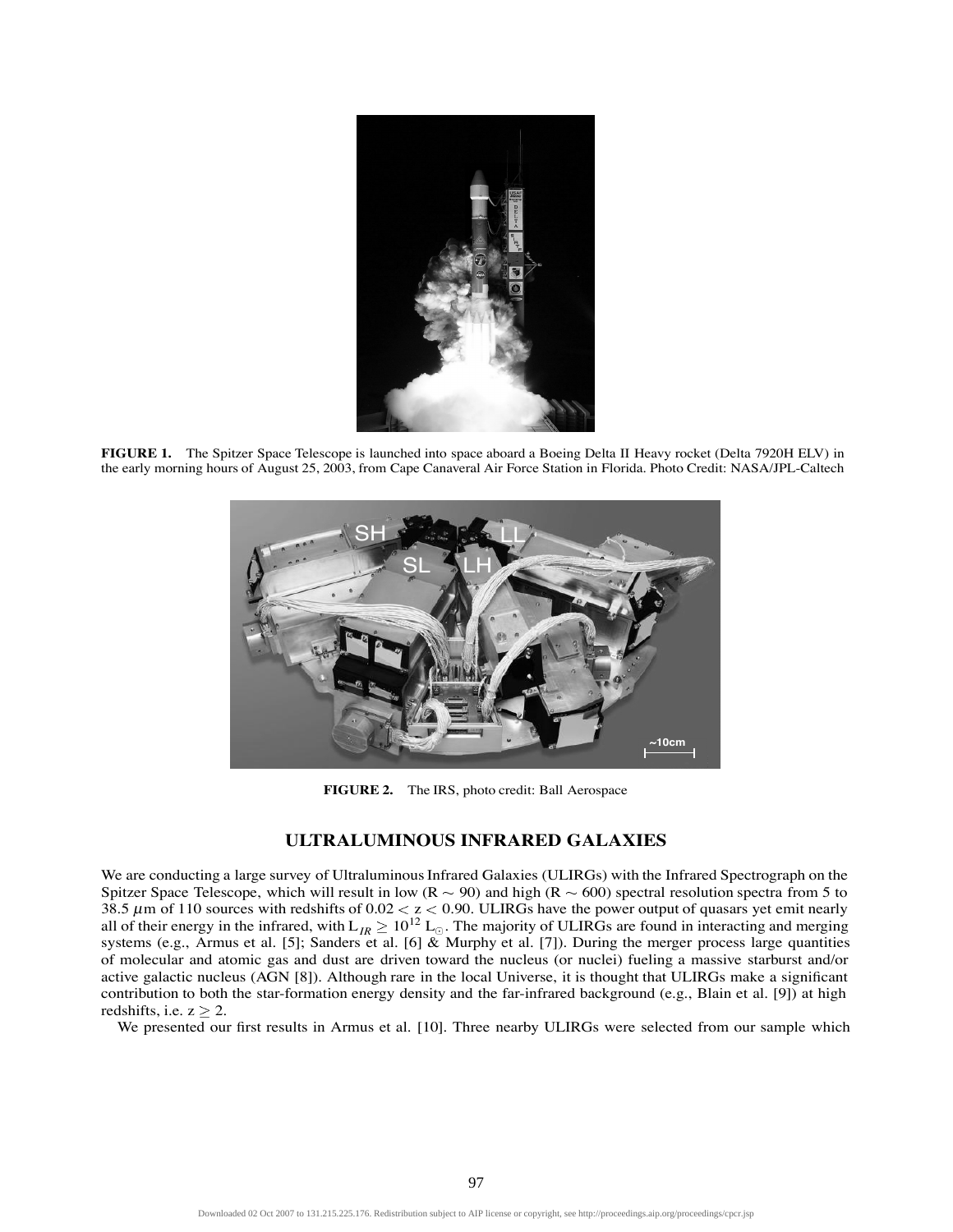

**FIGURE 3.** IRS Short-Low and Long-Low spectra of the ULIRG UGC 5101. Prominent emission lines and absorption bands (the latter indicated by horizontal bars) are marked. Open diamonds are the IRAS 12 and 25  $\mu$ m points. Inset is the high resolution observation of [NeV]  $14.32 \mu m$ , [NeIII] 15.56  $\mu m$  & PAH 16.4  $\mu m$ .

display a wide range of spectral properties and the results are summarized here. UGC 5101 ( $z = 0.039$ ) has a disturbed morphology suggestive of a merger [6]. Optically, UGC 5101 is classified as a LINER [11]. The IRAS 25  $\mu$ m / IRAS 60  $\mu$ m flux ratio is  $\sim$  0.1 and UGC 5101 is classified as a cold, starburst-dominated, far-infrared source. ISO SWS and PHT-S spectroscopy [12] also indicate a powerful, circumnuclear starburst. However, XMM-Newton data found an obscured, but luminous, hard X-ray source with  $L_{2-10keV} \sim 5 \times 10^{42}$  ergs s<sup>-1</sup> and  $L_{2-10keV}/L_{IR} \sim 0.002$  suggestive of a heavily obscured AGN [13]. As seen in Figure 3, we detect the [Ne V] 14.3  $\mu$ m emission line, providing the first direct evidence for a buried AGN in the mid-infrared (MIR).

Mrk 463 ( $z = 0.0508$ ) is a merging system with two nuclei separated by about 4<sup>"</sup> (Mrk 463E & Mrk 463W, [14]). Both nuclei have Seyfert 2 optical spectra [15], but broad lines are seen in scattered optical [16] and direct near-infrared light [17, 18]. Although the far-infrared luminosity of Mrk 463 (5  $\times$  10  $^{11}$  L<sub>o</sub>) is slightly less than the canonical ULIRG cutoff of  $10^{12}$  L<sub>o</sub>, the bolometric luminosity of this system is very high, and it was included in the first results paper. Mrk 1014 ( $z = 0.1631$ ) is a radio-quiet, infrared luminous QSO with broad optical emission lines (FWHM H  $_B >$ 

4000 km s<sup>-1</sup>) and twin tidal tails indicative of a recent interaction and merger [19]. Both Mrk 463 and Mrk 1014 are classified as warm AGN dominated far-infrared sources with IRAS 25  $\mu$ m / IRAS 60  $\mu$ m flux ratios greater than 0.2 (0.74 and 0.27, respectively [20]).

It can be seen in Figures 3 & 4 that both UGC 5101 and Mrk 463 show strong silicate absorption suggesting large optical depths to the nuclei at 10  $\mu$ m. UGC 5101 also shows the clear presence of water ice in absorption. Polycyclic aromatic hydrocarbon (PAH) emission features are seen in both Mrk 1014 and UGC 5101. We also detect the 16.4 <sup>µ</sup>m PAH feature (e.g., Moutou et al. [21]) in UGC 5101. To our knowledge, this is the first detection of this feature in a ULIRG, although it is seen in some nearby starburst galaxies [22, 23]. The fine-structure lines are consistent with dominant AGN power sources in both Mrk 1014 and Mrk 463. For example, the [Ne V] 14.32/[Ne II] 12.81 line flux ratio in Mrk 1014 suggests that nearly all the ionizing flux  $($  > 80 - 90 % based on the simple scaling models in Sturm et al. [24]) comes from the AGN.

total

These first observations show a diverse range in spectral features. To date we have observed  $\sim$  70 ULIRGs. The results from the analysis of this large sample will be a set of powerful diagnostics that can be used to understand the nature of obscured galaxies at even higher redshift  $(z > 2)$ .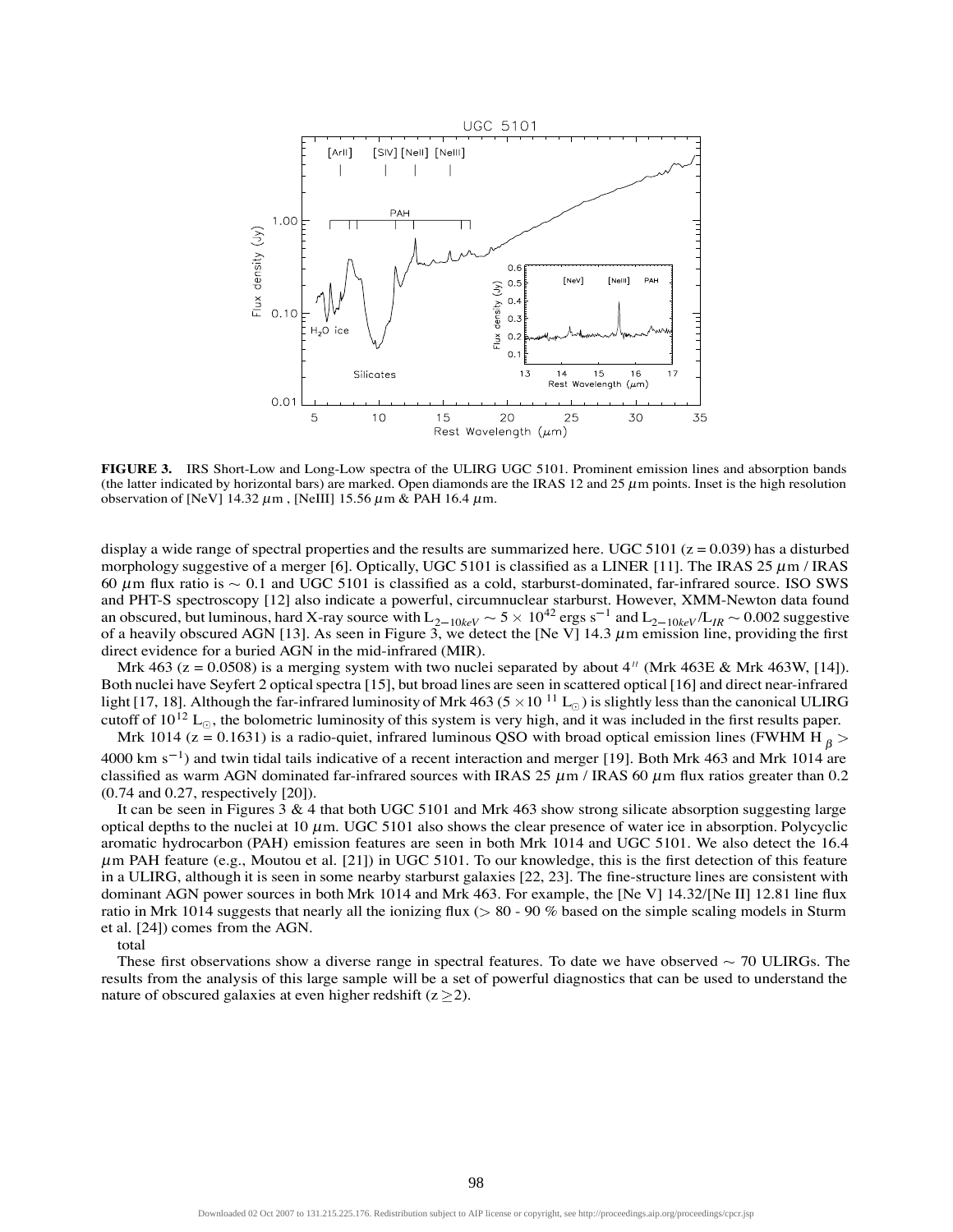

**FIGURE 4.** IRS Short-Low and Long-Low spectra of the ULIRG Mrk 463e. Prominent emission lines and absorption bands (the latter indicated by horizontal bars) are marked. Open diamonds are the IRAS 12 and 25  $\mu$ m points.



**FIGURE 5.** IRS Short-Low and Long-Low spectra of the ULIRG Mrk 1014. Prominent emission lines and absorption bands (the latter indicated by horizontal bars) are marked. Open diamonds are the IRAS 12 and 25  $\mu$ m points. Inset is the high resolution observation of the [NeV] 14.32  $\mu$ m & [NeIII] 15.56  $\mu$ m lines

# **FIRST MID-IR SPECTRUM OF A FAINT HIGH-Z GALAXY**

Many important discoveries from SST will derive from wide area surveys, which are revealing large numbers of infrared galaxies. The unprecedented sensitivity of the IRS allows for the first time the measurement of mid-infrared spectra from  $14 \mu m$  to  $38 \mu m$  of faint high-z galaxies. Such spectra are crucial in characterizing the nature of newly discovered distant galaxies, which are too faint for optical follow-up. We demonstrated this unique capability with an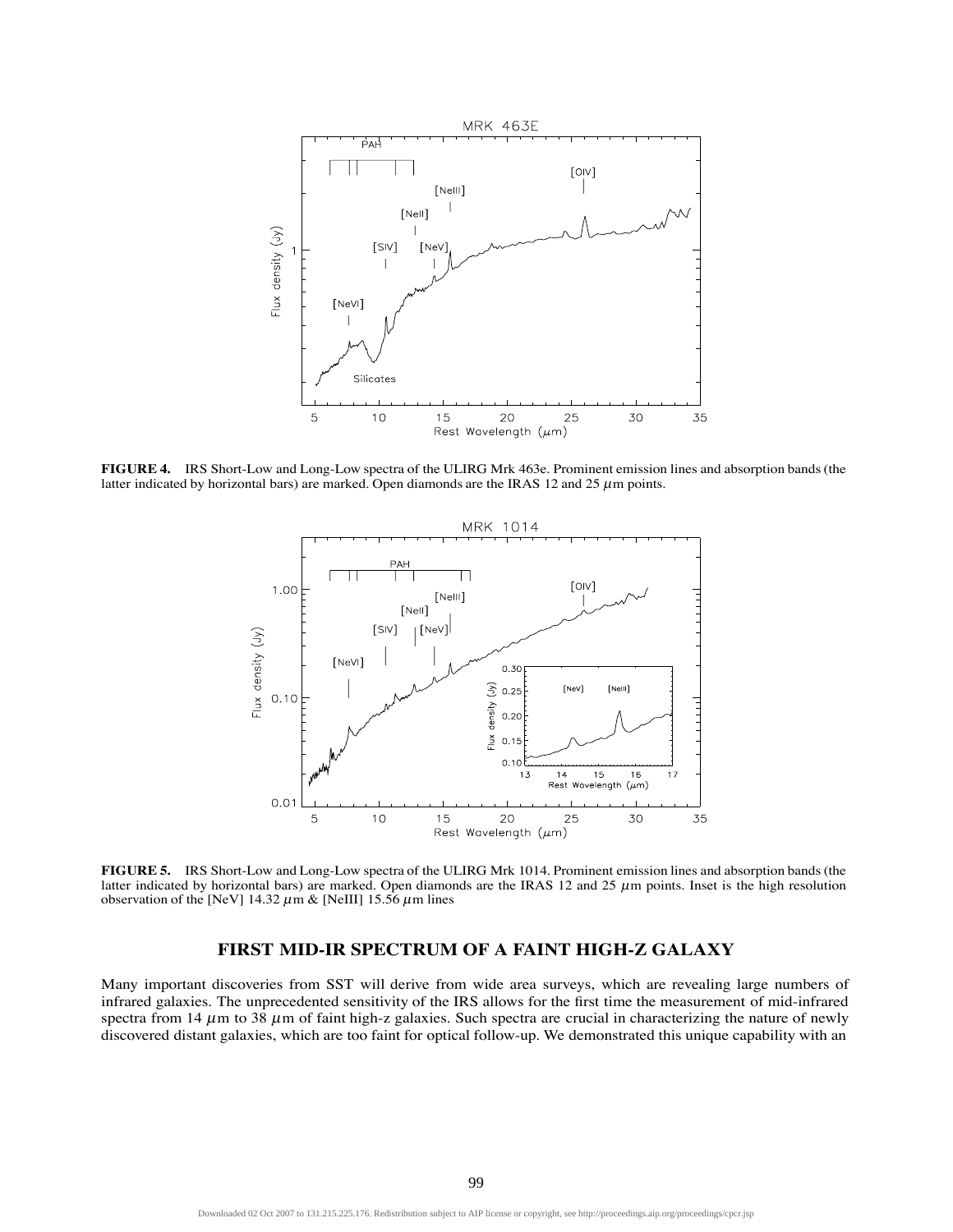

**FIGURE 6.** Image from the Blue Peak up Camera on the IRS, having field of view 60" by 72" and integration time 48 seconds. Dashed line is the LL slit position generated by the Spitzer Planning Observations Tool (SPOT).



**FIGURE 7.** IRS-LL spectrum of CFRS  $14.9025$  ( $z = 0.155$ ) obtained after 1440 seconds of integration. The diamond marks the blue-peakup flux density.

observation of CFRS 14.1157, a faint galaxy at a redshift of  $z = 1.15$  [25].

The results from the IRS observations by Higdon et al. [26] are summarised here. Figure 6 shows the IRS blue peak-up camera image, which is used to accurately determine the position of the source so that it can be placed on the IRS slits. This also gives an independent measure of the flux density at 16  $\mu$ m. The peak up images revealed two serendipitous detections of the galaxies CFRS 14.9025 and CFRS 14.1129. The slit orientation fortuitously included CFRS 14.9025. This source has a flux of 0.35 mJy at 16  $\mu$ m and the IRS-LL spectrum is shown in Figure 7.

Figure 8 shows the CFRS 14.1157 MIR spectrum, which is featureless apart from a broad absorption dip at  $\sim$  19  $\mu$ m. The redshift is determined using a simple template fitting algorithm in which discrete emission and absorption features from template starburst and AGN spectra are redshifted over the interval  $0 < z < 3$  in steps of 0.04, regridded, scaled, and then compared to the IRS source spectra. The feature at  $\sim 19 \mu m$  is attributed to silicate absorption at a rest wavelength  $\sim 9.7 \mu$ m corresponding to a redshift of 1.00  $\pm$  0.20. This result is consistent with the optically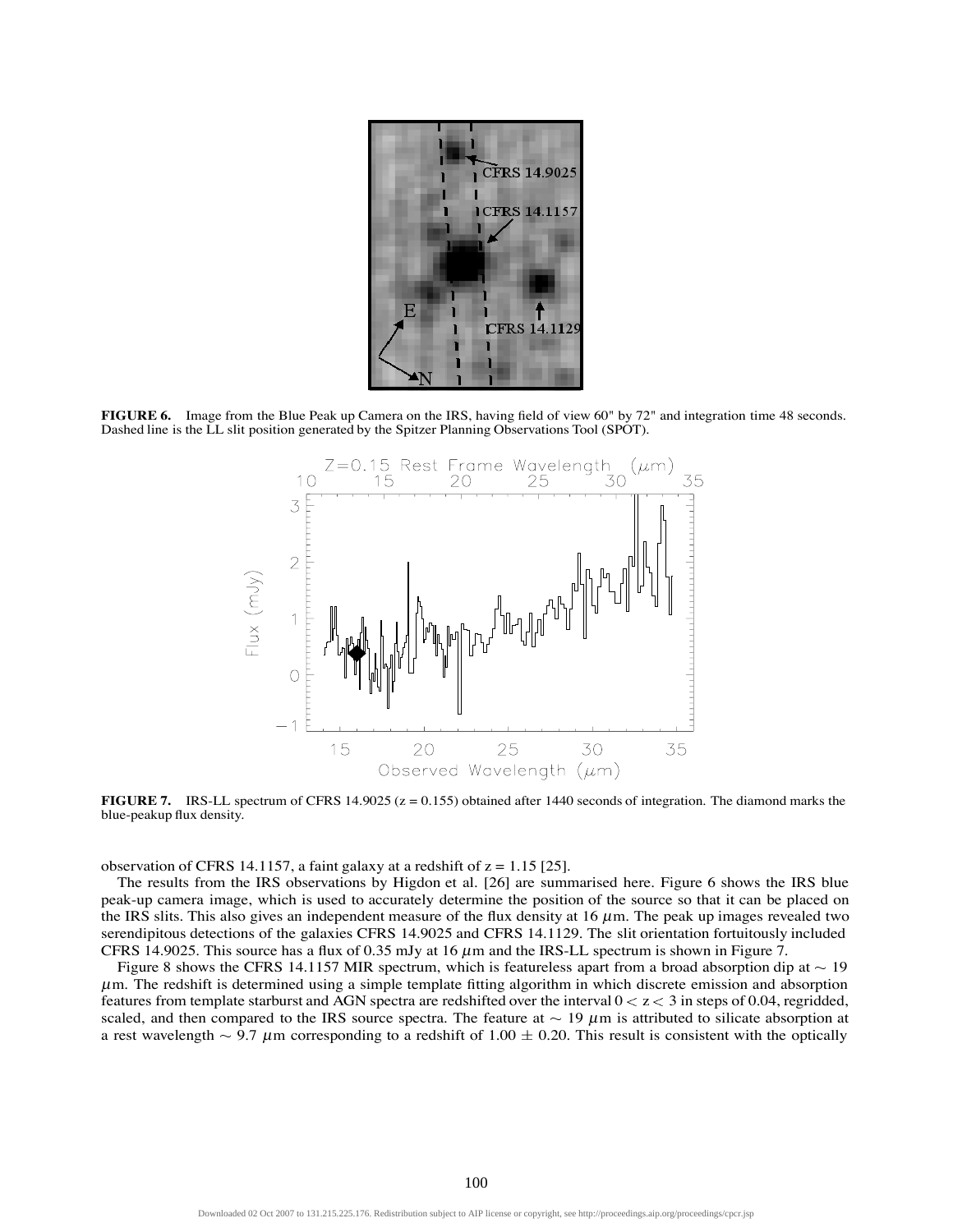

**FIGURE 8.** IRS-LL spectrum of CFRS 14.1157 ( $z = 1.15$ ) obtained after 2880 seconds of integration. The diamond marks the blue-peakup flux density.



**FIGURE 9.** CFRS 14.1157 overlaid with the mid-infrared spectra of M82 (dot-dash line) and NGC 1068 (dash line) redshifted to  $z = 1.0$ , as determined by the MIR fit. The spectra of M 82 and NGC 1068 are from ISO-SWS [22]

determined redshift of 1.15 and gives us confidence that the silicate feature can be used to secure redshifts for galaxies too faint for optical spectroscopy.

As illustrated in Figure 9 there is no evidence for PAH emission. The 7.7  $\mu$ m (11.3  $\mu$ m) PAH emission relative to the continuum must be at least 24 (12) times fainter than observed in M82. In nearby galaxies the flux at 15  $\mu$ m is strongly correlated with the infrared luminosity, with L<sub>IR</sub>  $\sim$  11.1 L<sub>15µm</sub> [27]. If this correlation holds for more distant galaxies, then the IR luminosity of CFRS 14.1157 is  $\sim 10^{13}$  L<sub>o</sub>, i.e., it is a hyper-luminous infrared galaxy. The lack of detectable PAH emission may not be surprising as there are indications in the local universe for sources with  $L_{IR} \ge 10^{12.4}$  L<sub>o</sub> to be dominated by emission from an AGN in the mid-infrared [28].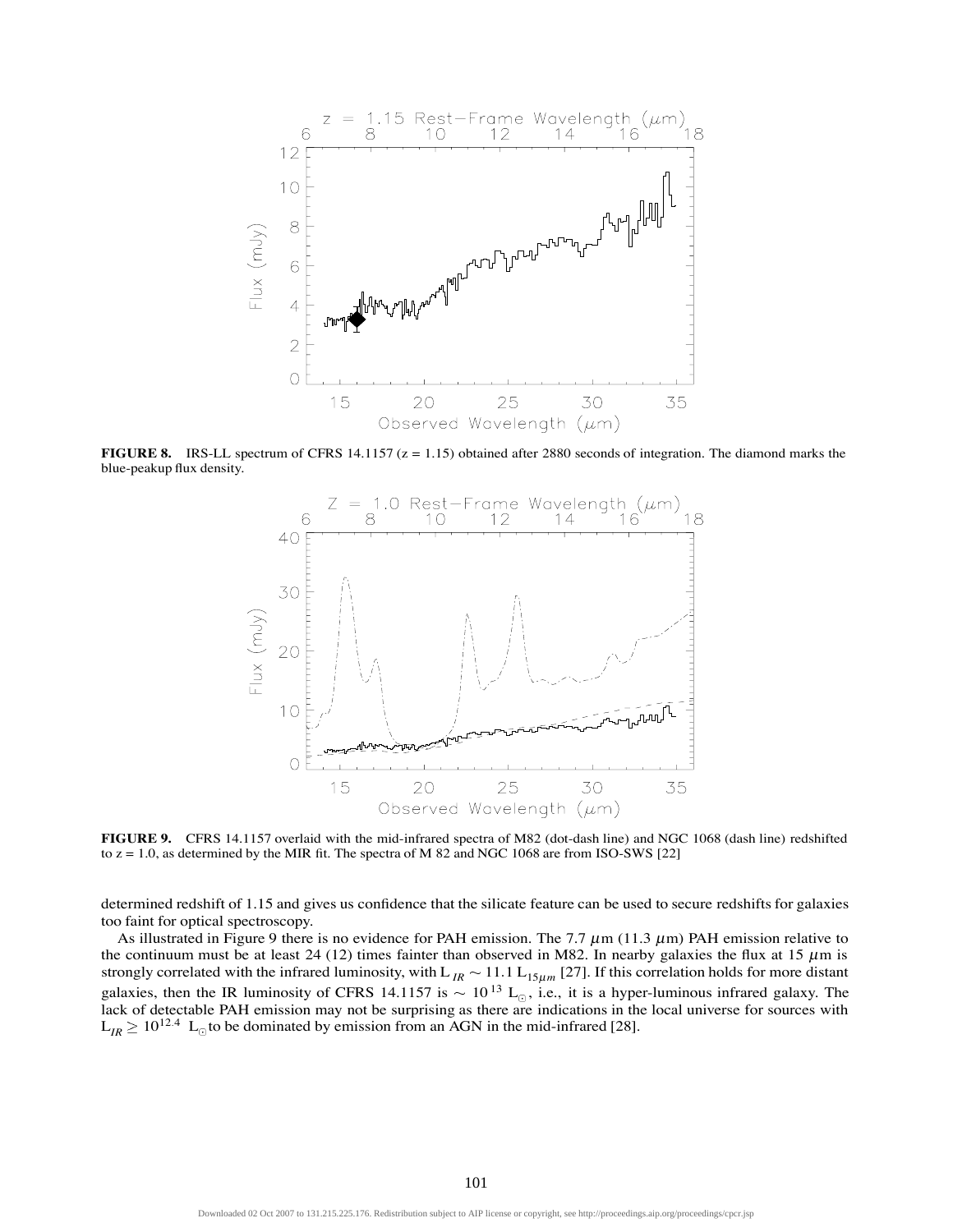These observations have clearly demonstrated the ability of the IRS-LL to determine the redshift of faint galaxies  $(F_{16\mu m} = 3.6 \text{ mJy})$ . An rms of 0.3 mJy is reached after 2880 seconds of integration. In the following section we discuss our program to survey the NOAO Boötes field and determine the star formation history out to redshifts of  $\sim$  3. Fitting the silicate absorption feature may be the only means of measuring redshifts of highly embedded sources.

# **STAR FORMATION HISTORY: THE BOÖTES SURVEY**

Determining the star formation density of the Universe beyond  $z\sim1$  and the contribution made by AGN to the luminosity evolution of galaxies are two fundamental goals of observational cosmology. In collaboration with the NOAO Deep Wide Field Survey (NDWFS) team (Buell Januzzi, Arjun Dey & Michael Brown) and members of the MIPS Instrument team (Marcia Rieke & Emeric Le Floc'h) the IRS instrument team is surveying  $\sim 8 \text{ deg}^2$  of the NDWFS region in Boötes at 24, 70 and 160  $\mu$ m. The results from this survey are being cross-catalogued with the NDWFS  $\sim$  9.5 deg<sup>2</sup> optical survey (5  $\sigma$  point-source sensitivities in B<sub>w</sub>, R, and I = 26 AB magnitudes) to discover optically "invisible" galaxies at redshifts of  $\sim$  2 - 3.

The MIPS survey has proved highly successful, for example, we found over 58,000 sources in  $\sim$ 8 deg<sup>2</sup> to the 0.3 mJy completeness limit at 24  $\mu$ m. The positional uncertainties are typically  $\leq$  0.3  $\%$ . The survey and analysis techniques have been described by Papovich et al. [29]. In the previous section we demonstrated that the IRS-LL can obtain a spectrum of an  $F_{24} \ge 0.75$  mJy source in approximately one hour of integration time. There are 4273 sources brighter than 0.75 mJy at 24  $\mu$ m. For the first round of IRS-LL follow-up observations we have selected 27 sources that are optically faint/invisible i.e.  $B_w$ , R, & I > 26 AB mag.

We have also conducted a deep VLA 20cm survey 0.6 deg<sup>2</sup> of the Boötes field ( $F_{20cm}$  = 76  $\mu$ Jy, 5  $\sigma$ ). The results summarised here are from Higdon et al. [30]. Twelve percent of the 371 compact radio sources have no optical counterparts in the NDWFS catalog i.e., are optically "invisible". The majority are not detected by MIPS at  $24 \mu m$  to a limiting flux of 0.3 mJy. Comparisons of their 20 cm and 24  $\mu$ m fluxes (or upper limits) with a range of galaxy spectral energy distributions indicate that this population is dominated by AGN rather than starburst galaxies. We also compared our multi-wavelength data to a published Chandra X-Ray survey by Wang et al. [31]. Eight percent of the 168 Chandra X-ray sources are optically invisible, with none detected by MIPS at 24  $\mu$ m. The infrared to X-ray flux ratio limits are consistent with a dominant AGN. We conclude that both these populations of optically invisible radio and X-ray sources are relatively dust-poor AGN at high redshift.

#### **SPITZER/IRS OBSERVATIONS OF THE REDSHIFT 3.91 QUASAR APM 08279+5255**

At a redshift  $z = 3.91$  [32], the quasar APM 08279+5255 is the most luminous object known in the universe. However, as originally suggested by Irwin et al. [33] and subsequently confirmed by Ibata et al. [34] and Egami et al. [35], APM 08279+5255 is strongly gravitationally lensed, with a magnification of  $\sim 100$ . The intrinsic bolometric luminosity is therefore  $5 \times 10^{13}$  L<sub>o</sub>. The lensed quasar system is both dust- and gas-rich, with detections in the millimeter and submillimeter continuum [36] and in multiple CO emission lines [32, 37]. This makes it a prime candidate in which to search for PAH emission at high redshift. The lensing makes it bright enough for study by the SST. APM 08279+5255 was observed with the IRS to assess the nature of quasars at very large look-back times. The results from Soifer et al. [38] are summarised here.

Figure 10 shows the IRS spectrum of APM 08279+5255. The presence of substantial emission at rest wavelengths  $> 2 \mu$ m argues for high dust temperatures (T<sub>dust</sub> > 1000 K), approaching the sublimation temperature of silicate grains [39]. The change in the continuum slope at a rest wavelength of  $3 \mu m$  is consistent with the destruction of dust grains.

Broad Pa $\alpha$  and Pa $\beta$  recombination lines of hydrogen are detected at wavelengths of 9.235 and 6.315  $\mu$ m. The 900 kms<sup>-1</sup> linewidths are consistent with the lines arising in the broad line regions (BLR) in quasars. The ratio Pa $\alpha$ /Pa $\beta$ of  $1.05 \pm 0.2$  is far from both the case B value of 2 and a simple high density quasar BLR model value of 1.8. This deviation is opposite in sense to the expected effect of reddening and requires further modelling.

The non-detection of the 3.3 and 6.2  $\mu$ m PAH emission features is consistent with the trend found in nearby type 1 AGNs and quasars, which show weak or non-existent PAHs [28]. Also, it should be noted that differential magnification in the gravitational lens could hide a PAH emission feature. For example a region of hot dust emission located close to the caustics would be highly magnified in contrast to the extended PAH emission and could substantially reduce the equivalent width of any PAH features in the observed spectrum.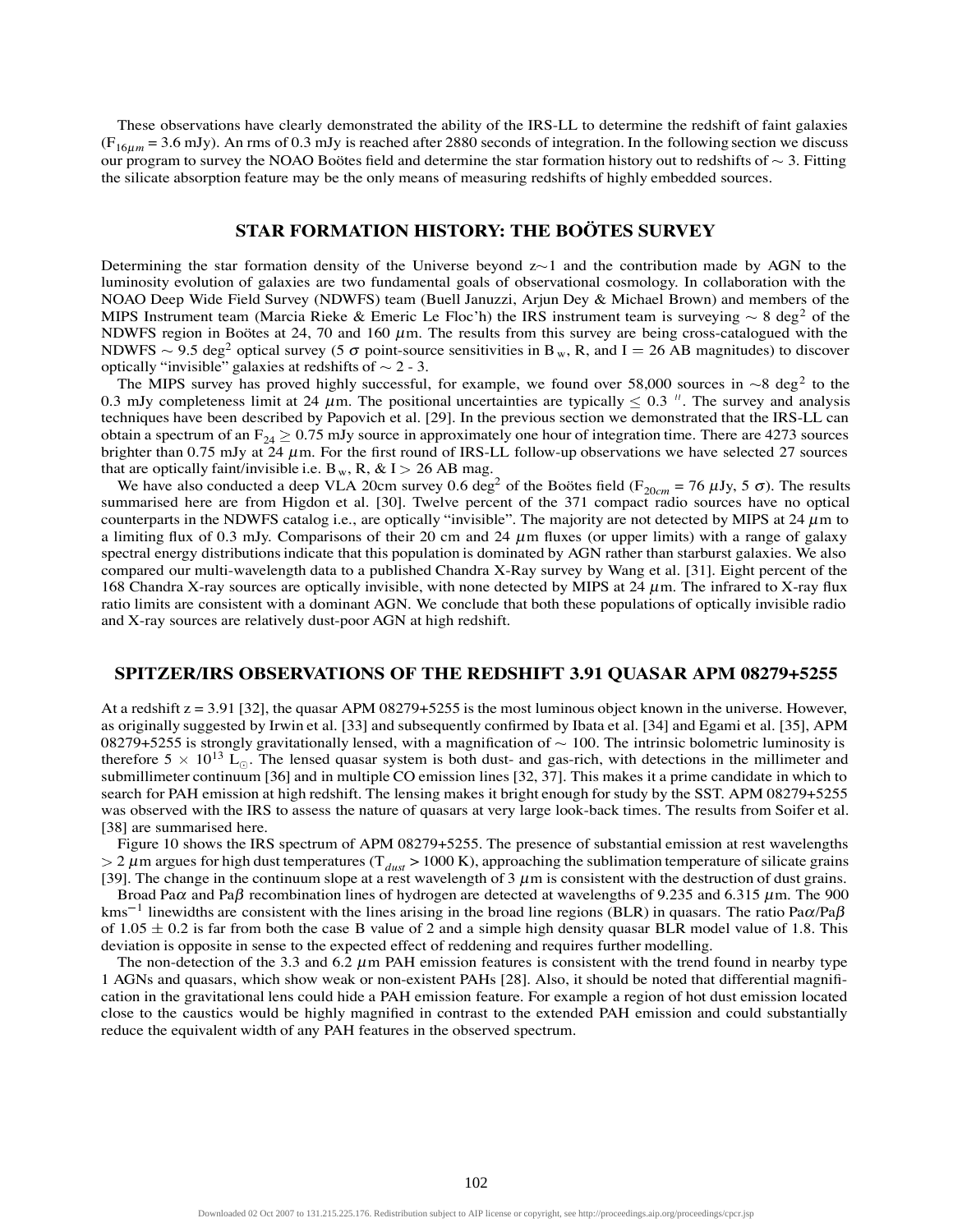

**FIGURE 10.** The smooth, steeply rising continuum is consistent with dust in an accretion disk heated by an underlying AGN. The continuum shows a steepening in the continuum for wavelengths  $< 15 \mu m (2.85 \mu m)$  in the rest frame of the lensed quasar). This is suggestive of the temperature of sublimation of silicate grains in a quasar accretion disk.

### **SUMMARY**

In the preceding Sections we have highlighted a few of the first results from the IRS Extragalactic Team. The wide area surveys by MIPS and IRAC are opening-up new discovery space and many of the results are already available in the public archive  $2$ .

The unprecedented sensitivity of the IRS offers unique follow-up capabilities. SST has a limited and very precious lifetime and we urge all astronomers to consider how it can best be used to further our understanding of the Universe.

## **ACKNOWLEDGMENTS**

I would like to thank Mr G. P. & Mrs C. W. Mitchell for sponsoring the symposium. I also thank Dr Roland Allen for inviting me to speak at the conference. The conference was excellent and my thanks to all those that helped make it a success. I look forward to the Second Mitchell Symposium.

We thank the IRS team and Spitzer Science Center for their continued dedication to the success of the SST mission. This work is based (in part) on observations made with the Spitzer Space Telescope, which is operated by the Jet Propulsion Laboratory, California Institute of Technology under NASA contract 1407. Support for this work was provided by NASA through contract 1257184, issued by JPL/Caltech.

#### **REFERENCES**

<sup>1.</sup> Werner, M. W., L., R. T., Low, F. J., Rieke, M., G. H.and Rieke, Hoffmann, W. F., Young, E., Houck, J. R., Brandl, G. G., B.and Fazio, Hora, J. L., Gehrz, R. D., Helou, G., Soifer, B. T., Stauffer, J., Keene, J. K., Eisenhardt, P., Gallagher, D., Gautier, T. N., Irace, W., Lawrence, C. R., Simmons, L., Van Cleve, J. E., Jura, M., Wright, E. L., and Cruikshank, D. P., *ApJS*, **154**, 1 (2004).

 $2$  http://ssc.spitzer.caltech.edu/archanaly/archive.html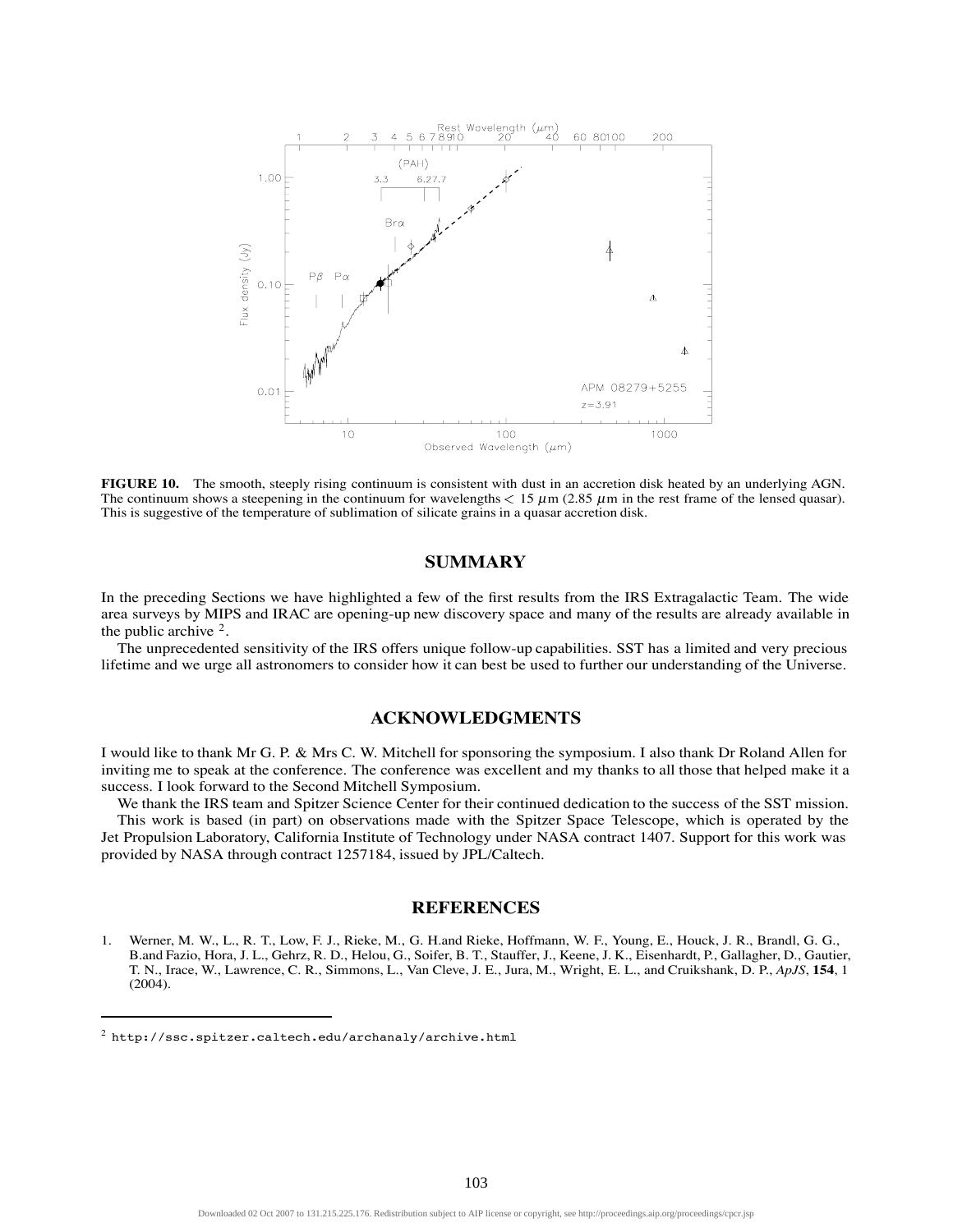- 2. Houck, J. R., Roellig, T. L., van Cleve, J., Forrest, W. J., Herter, T., Lawrence, C. R., Matthews, K., Reitsema, H. J., Soifer, B. T., Watson, D., Weedman, D., Huisjen, M., Troeltzsch, J., Barry, D. J., Bernard-Salas, J., Blacken, C. E., Brandl, B. R., Charmandaris, V., Devost, D., Gull, G. E., Hall, P., Henderson, C. P., Higdon, S. J. U., Pirger, B. E., Schoenwald, J., Sloan, G. C., Uchida, . I., Appleton, P. N., Armus, L., Burgdorf, M. J., Fajardo-Acosta, S. B., Grillmair, C. J., Ingalls, J. G., Morris, P. W., and Teplitz, H. I., *ApJS*, **154**, 18 (2004).
- 3. Fazio, G. G., Hora, J. L., Allen, L. E., Ashby, M. L. N., Barmby, P., Deutsch, L. K., Huang, J.-S., Kleiner, S., Marengo, M., Megeath, S. T., Melnick, G. J., Pahre, M. A., Patten, B. M., Polizotti, J., Smith, H. A., Taylor, R. S., Wang, Z., Willner, S. P., Hoffmann, W. F., Pipher, J. L., Forrest, W. J., McMurty, C. W., McCreight, C. R., McKelvey, M. E., McMurray, R. E., Koch, D. G., Moseley, S. H., Arendt, R. G., Mentzell, J. E., C. T. Marx, P., Losch, ., Mayman, P., Eichhorn, W., Krebs, D., Jhabvala, M., Gezari, D. Y., Fixsen, D. J., Flores, J., Shakoorzadeh, K., Jungo, R., Hakun, C., Workman, L., Karpati, G., Kichak, R., Whitley, R., Mann, S., Tollestrup, E. V., Eisenhardt, P., Stern, D., Gorjian, V., Bhattacharya, B., Carey, S., Nelson, B. O., Glaccum, W. J., Lacy, M., Lowrance, P. J., Laine, S., Reach, W. T., Stauffer, J. A., Surace, J. A., Wilson, G., Wright, E. L., Hoffman, A., Domingo, G., and Cohen, M., *ApJS*, **154**, 10 (2004).
- 4. Rieke, G. H., Young, E. T., Engelbracht, C. W., Kelly, D. M., Low, F. J., Haller, E. E., Beeman, J. W., Gordon, K. D., Stansberry, J. A., Misselt, K. A., Cadien, J., Morrison, J. E., Rivlis, G., Latter, W. B., Noriega-Crespo, A., Padgett, D. L., Stapelfeldt, K. R., Hines, D. C., Egami, E., Muzerolle, J., Alonso-Herrero, A., Blaylock, M., Dole, H., Hinz, J. L., Floc'h, E. L., Papovich, C., Pérez-González, P. G., Smith, P. S., Su, K. Y. L., Bennett, L., Frayer, D. T., Henderson, D., Lu, N., Masci, F., Pesenson, M., Rebull, L., Rho, J., Keene, J., Stolovy, S., Wachter, S., Wheaton, W., Werner, M. W., and Richards, P. L., *ApJS*, **154**, 25 (2004).
- 5. Armus, L. H., M., T., and Miley, G. K., *AJ*, **94**, 831 (1987).
- 6. Sanders, D. B., Soifer, B. T., Elias, J. H., Madore, K., B. F.; Matthews, Neugebauer, G., and Scoville, N. Z., *ApJ*, **325**, 74 (1988).
- 7. Murphy, J., T. W., Armus, L., Matthews, K., Soifer, B. T., Mazzarella, J. M., Shupe, D. L., Strauss, M. A., and Neugebauer, G., *AJ*, **111**, 1025 (1996).
- 8. Mihos, C. J., and Hernquist, L., *ApJ*, **464**, 641 (1996).
- 9. Blain, A. W., Smail, I., Ivison, R. J., Kneib, J.-P., and Frayer, D. T., *Phys. Rev.*, **369**, 111 (2002).
- 10. Armus, L., Charmandaris, V., Spoon, H. W. W., Houck, J. R., Soifer, B. T., Brandl, B. R., Appleton, P. N., Teplitz, H. I., Higdon, S. J. U., Weedman, D. W., Devost, P. W., D.and Morris, Uchida, K. I., van Cleve, J., Barry, G. C., D. J.and Sloan, Grillmair, C., Burgdorf, M. J., Fajardo-Acosta, S. B., Ingalls, J. G., J. Higdon, J., Hao, L., Bernard-Salas, J., Herter, T., Troeltzsch, J., Unruh, B., and Winghart, M., *ApJS*, **154**, 178 (2004).
- 11. Veilleux, S., Kim, D. C., Sanders, J. M., D. B.and Mazzarella, and Soifer, B. T., *ApJS*, **98**, 171 (1995).
- 12. Genzel, R., Lutz, D., Sturm, E., Egami, E., Kunze, D., Moorwood, A. F. M., Rigopoulou, D., Spoon, H. W. W., Sternberg, A., Tacconi-Garman, L. E., Tacconi, L., and Thatte, N., *ApJ*, **498**, 589 (1998).
- 13. Imanishi, M., Terashima, Y., Anabuki, N., and Nakagawa, T., *ApJ*, **596**, L167 (2003).
- 14. Mazzarella, J. M., Gaume, R. A., Soifer, B. T., Graham, J. R., Neugebauer, G., and Matthews, K., *AJ*, **102**, 1241 (1991).
- 15. Shuder, J. M., and Osterbrock, D. E., *ApJ*, **250**, 55 (1981).
- 16. Miller, J. S., and Goodrich, R. W., *ApJ*, **355**, 456 (1990).
- 17. Goodrich, R. W., Veilleux, S., and Hill, G. J., *ApJ*, **422**, 521 (1994).
- 18. Veilleux, S., Goodrich, R. W., and Hill, G. J., *ApJ*, **477**, 631 (1997).
- 19. MacKenty, J. W., and Stockton, A., *ApJ*, **283**, 64 (1984).
- 20. Sanders, D. B., Soifer, B. T., Elias, J. H., Neugebauer, G., and Matthews, K., *ApJ*, **328**, L35 (1988).
- 21. Moutou, C., Verstraete, L., Leger, A., Sellgren, K., and Schmidt, W., *A&A*, **354**, L17 (2000).
- 22. Sturm, E., Lutz, D., Tran, D., Feuchtgruber, H., Genzel, R., Kunze, D., Moorwood, A. F. M., and Thornley, M. D., *A&A*, **358**, 481 (2000).
- 23. Smith, J. D. T., Dale, D. A., Armus, L., Draine, B. T., Hollenbach, D. J., Roussel, H., Helou, G., R. C. Kennicutt, J., Li, A., Bendo, G. J., Calzetti, D., Engelbracht, C. W., Gordon, K. D., Jarrett, T. H., Kewley, L., Leitherer, C., Malhotra, S., Meyer, M. J., Murphy, E. J., Regan, M. W., Rieke, G. H., Rieke, M. J., Thornley, M. D., Walter, F., and Smith, M. G. W., *ApJS*, **154**, 199 (2004).
- 24. Sturm, E., Lutz, D., Verma, A., Netzer, H., Sternberg, A., Moorwood, A. F. M., Oliva, E., and Genzel, R., *A&A*, **393**, 821 (2002).
- 25. Hammer, F., Crampton, D., Lilly, S., Le Fevre, O., and Kenet, T., *MNRAS*, **276**, 1085 (1995).
- 26. Higdon, S. J. U., Weedman, D., Higdon, J. L., Herter, T., Charmandaris, V., Houck, J. R., Soifer, B. T., Brandl, B. R., Armus, L., and Hao, L., *ApJS*, **154**, 174 (2004).
- 27. Chary, R., and Elbaz, D., *ApJ*, **556**, 562 (2001).
- 28. Tran, Q. D., Lutz, D., Genzel, R., Rigopoulou, D., Spoon, H. W. W., Sturm, E., Gerin, M., Hines, D. C., Moorwood, A. F. M., Sanders, D. B., Scoville, N., Taniguchi, Y., and Ward, M., *ApJ*, **552**, 527 (2001).
- 29. Papovich, C., Dole, H., Egami, E., Floc'h, L., Perez-Gonzalez, P., Gai, L., Beichman, C., Blaylock, M., Engelbracht, C., Gordon, K., Hines, D., Misselt, K., Morrison, J., Mould, J., Muzerolle, J., Neugebauer, G., Richards, P., Rieke, M., G.and Rieke, Rigby, J., Su, K., and Young, E., *ApJS*, **154**, 70 (2004).
- 30. Higdon, J. L., Higdon, S. J. U., Weedman, D. W., Houck, J. R., le Floc'h, E., Brown, M. J. I., Dey, A., Jannuzi, B. T., Soifer, B. T., and Rieke, M. J., *ApJ (submitted)* (2004).
- 31. Wang, J. X., Malhotra, S., Rhoads, J., Brown, M., Dey, A., Heckman, T., Jannuzi, B., Norman, C., Tiede, G., and Tozzi, P., *AJ*, **127**, 213 (2004).